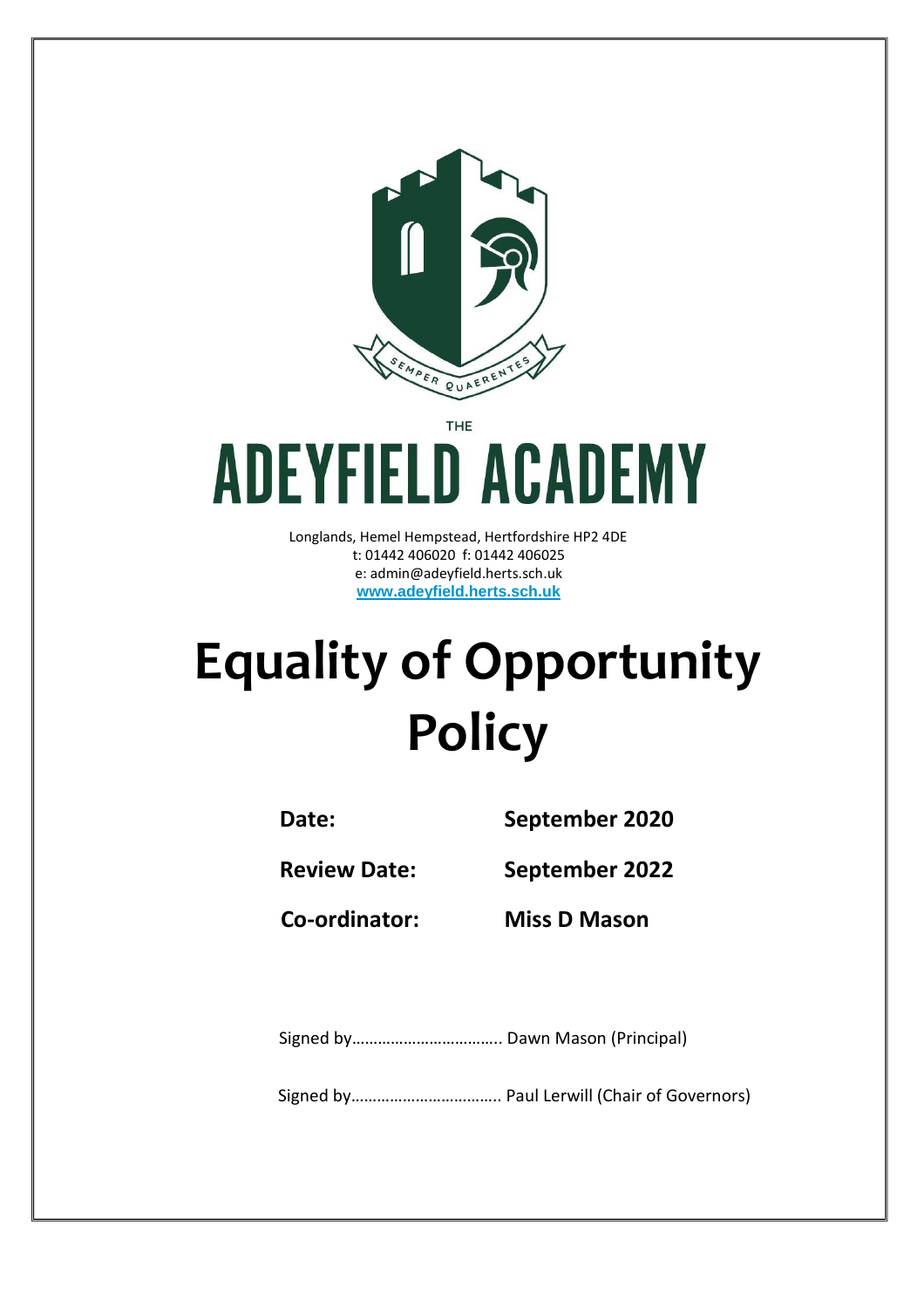## **Our school is fully committed to the promotion of equal opportunities for all. This is driven by a single principle that**

### **Everyone at The Adeyfield Academy is Equal**

We will not accept discrimination against others because they are

- **F** richer or poorer
- **•** older or younger
- **smaller, taller, fatter or thinner**
- **male or female**
- **staff or student**
- **•** of different religious or cultural backgrounds
- **Physically different**
- **from a different country**
- **different in terms of sexual orientation**

#### **Single Equality Policy**

#### **1. Aims**

We welcome the Equality Act 2010 and the school is committed to fulfilling its duties under it. The general duties are to:

- eliminate discrimination, harassment and victimisation
- **P** promote equality of opportunity
- **foster good relations**

The Adeyfield Academy will work towards ensuring equality of opportunity for all and that those with protected characteristics are not discriminated against and are given equality of opportunity.

A protected characteristic under the Equality Act covers the groups listed below:

- **age (for employees not for service provision)**
- **disability**
- n race
- **sex (including issues of transgender)**
- **gender reassignment**
- **n** maternity and pregnancy
- **•** religion and belief
- **sexual orientation**
- **EXPLEMARTE And Civil Partnership (for employees)**

#### **1.1. Rationale**

In order to fulfil our general duties we will specifically:

- Publish equality information to demonstrate compliance with the general duty across our functions
- **Prepare and publish equality objectives**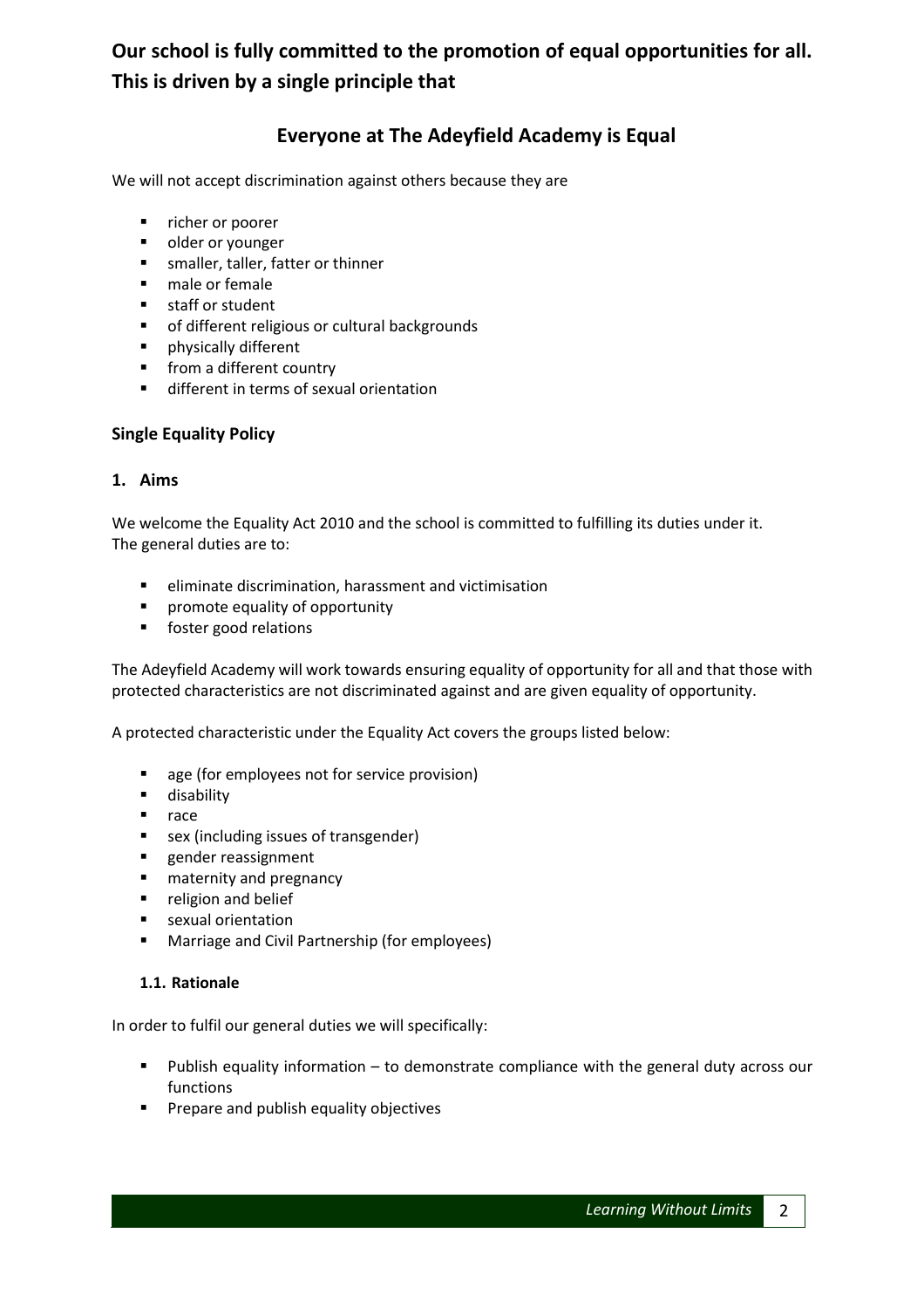To do this we will collect data related to the protected characteristics above and analyse this data to determine our focus for our equality objectives. The data will be assessed across our core provisions as a school. This will include the following functions:

- **Admissions**
- **Attainment**
- **Attendance**
- **Engagement in school activities**
- **Exclusions**
- **Prejudice related incidents**
- **EXECTE:** Representation on school bodies e.g. Student Forum, Senior Students
- Rewards and sanctions

Our objectives will detail how we will ensure equality is applied to the services listed above, however, where we find evidence that other functions have a significant impact on any particular group we will include work in this area.

This work will dovetail with our duty under the Education and Inspections Act 2006 to promote community cohesion.

We recognise that these duties reflect international human rights standards as expressed in the UN Convention on the Rights of the Child, the UN Convention on the Rights of People with Disabilities, and the Human Rights Act 1998.

In fulfilling our legal obligations we will:

- Recognise and respect diversity
- **FIC FOSTER 19 THSTER 12 THSTER 12 THSTER** FOSTER positive attitudes and relationships, and a shared sense of belonging
- Observe good equalities practice, including staff recruitment, retention and development
- Aim to reduce and remove existing inequalities and barriers
- Consult and involve widely
- Strive to ensure that all in the school community will benefit

#### **1.2.Ethos Statement**

Our core values of courage, compassion, ambition, respect and dignity, clearly demonstrate our commitment to equality of opportunity and the promotion of individual and collective responsibility in relation to equality.

These are coupled with a commitment to providing the best education for every child, aiming to fulfil the potential of every student through an innovative approach to learning and teaching alongside a supportive partnership with parents.

We commit ourselves to fulfilling our duties under current Equality legislation namely to eliminate discrimination, promote equality of opportunity and to foster good relations. We ask all parents applying for a place here to respect this ethos and its importance to our school community.

#### **1.3. Addressing Prejudice Related Incidents**

The Adeyfield Academy is opposed to all forms of prejudice and we recognise that children and young people who experience any form of prejudice related discrimination may fair less well in the education system. We provide both our students and staff with an awareness of the impact of prejudice in order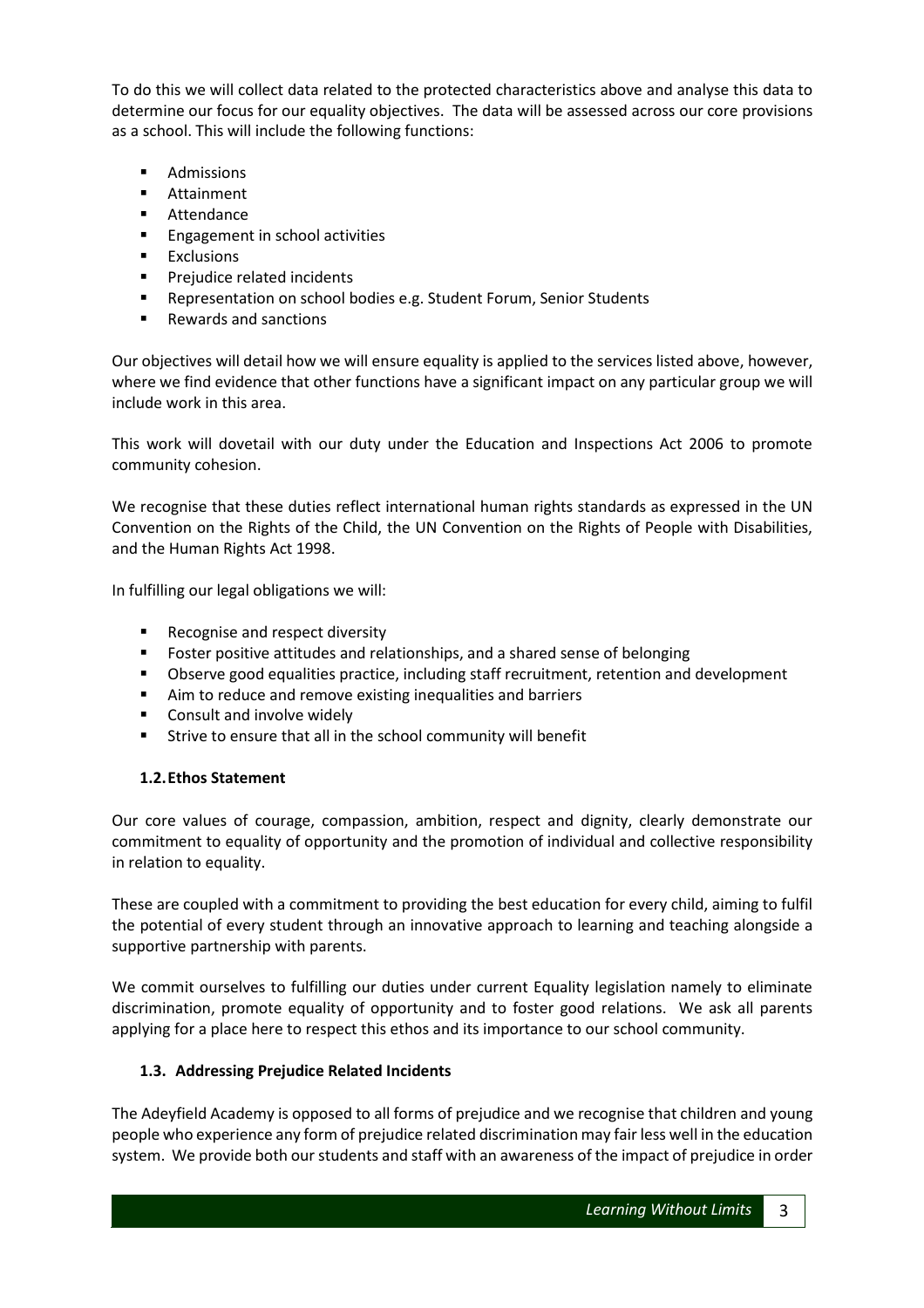to prevent any incidents. If incidents still occur we address them immediately, log them and report then annually to Governors.

#### **2. Implications**

- We believe that promoting Equality is the whole School's responsibility
- Governors will be involved in setting and monitoring objectives
- **The school will promote key messages to staff, parents and students about equality issues,** what is expected of them and the school is carrying out their daily duties
- The school will provide information to all middle leaders (for dissemination to Faculties and Key Stages) in relation to the implications of the Equality Act 2010
- The school will ensure appropriate training for staff and inputs through the curriculum for students (particularly PSHE and Tutor periods) to raise awareness of equality issues
- Staff will report and record prejudice related incidents
- The school will ensure fair treatment and access to opportunities and services
- Support Staff are expected to commit fully to the equality ethos of the school, ensuring fair and equitable service to students and the school and to support other colleagues in the school community
- **Parents will be expected to assist in identifying barriers to equality and supporting the school** in fulfilling its equality commitment and objectives – particularly through the Parent Forum
- Students will be expected to support the school in achieving its commitments to tackling inequality, promoting equality and fulfilling the objective of this policy – particularly through the Student Forum

The Adeyfield Academy will ensure that individual achievement targets are consistently challenging for all and that focused attention is paid to specific groups with an objective to narrow any gaps in achievement or attainment between groups of students

#### **3. Breaches**

Breaches to this policy will be dealt with in the same ways that breaches of other school policies are dealt with, as determined by the Principal and governing board.

#### **4. Monitor and Review**

At least every four years, we will review our objectives in relation to any changes in our school profile and need. Our objectives will be devised in conjunction with our overall school improvement plan and therefore will be reviewed as part of this process.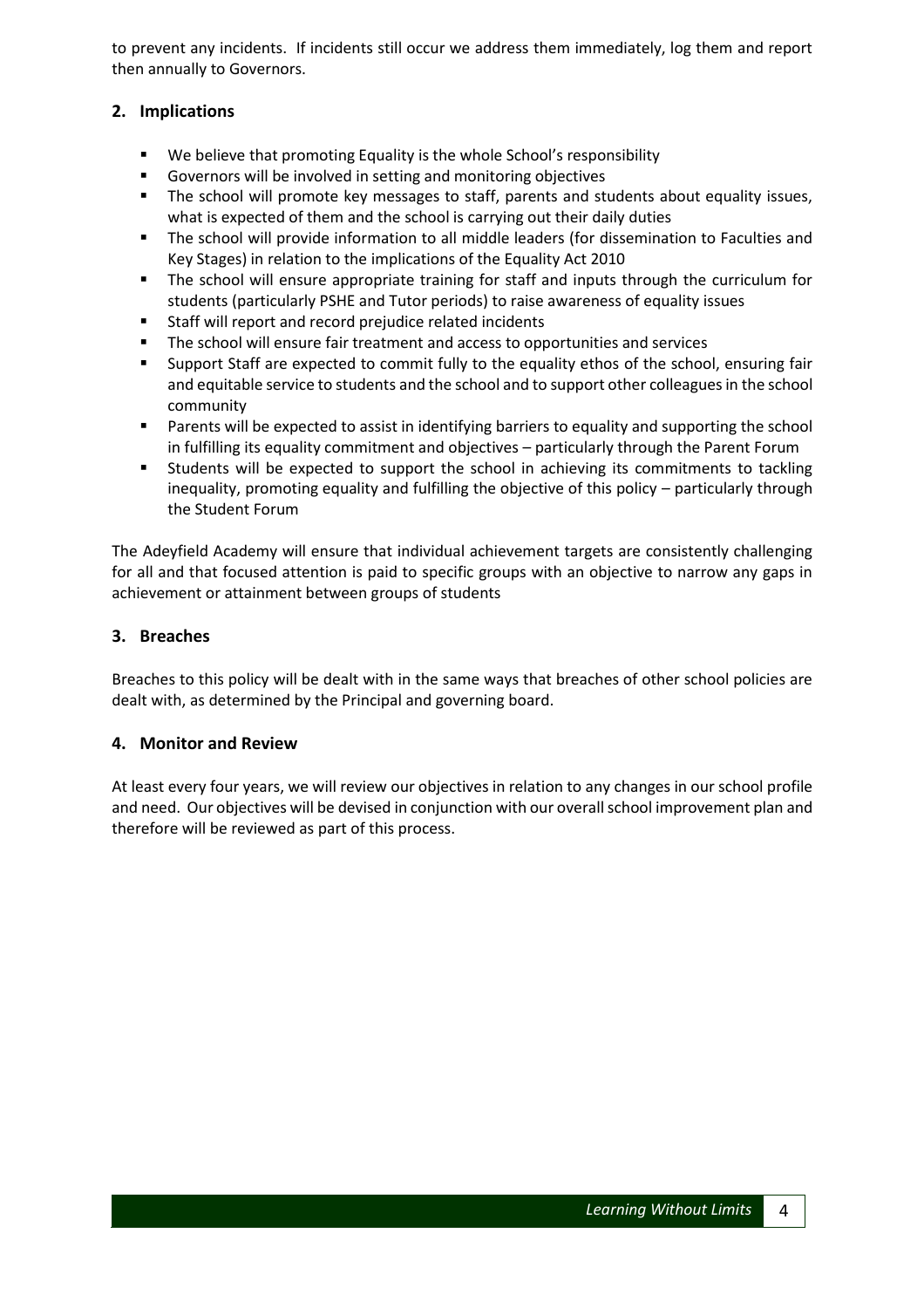#### **Appendix 1: Equality Act 2010**

The Equality Act 2010 has brought together a number of equality duties (disability, race, gender) and replaced several pieces of existing legislation.

Schools have a duty to:

- **Eliminate discrimination**
- **Promote equality of opportunity (students and staff)**
- Foster good relations

#### **1. Protected Characteristics**

There are nine 'protected characteristics'; namely:

- Age
- **Disability**
- Gender reassignment
- **Marriage and civil partnership**
- **Pregnancy and maternity**
- **Race**
- Religion and belief
- $Sex$
- **Sexual orientation**

#### **2. Checklist**

- 1. Students must have equal access to the curriculum
- 2. Needs of individual learners must be considered
- 3. All students must be enabled to meet their full potential
- 4. Teachers should take positive action to encourage those from disproportionately underrepresented or otherwise disadvantage groups
- 5. Incidents of harassment and discrimination should be dealt with
- 6. Students should know how to make a complaint

#### **3. Definitions**

#### **3.1.Direct discrimination**

Direct discrimination happens when some people are treated differently to others because they are part of a group with protected characteristics. It can take the form of racist remarks and insults, differences in expectations, provision and treatment.

#### **3.2.Indirect discrimination**

Indirect discrimination occurs when a condition or requirement is applied equally to everyone but affects some individuals or groups adversely or disproportionately. An example would be a code that does not include a headscarf option as this discriminates against those who for religious reasons are required to wear a hijab.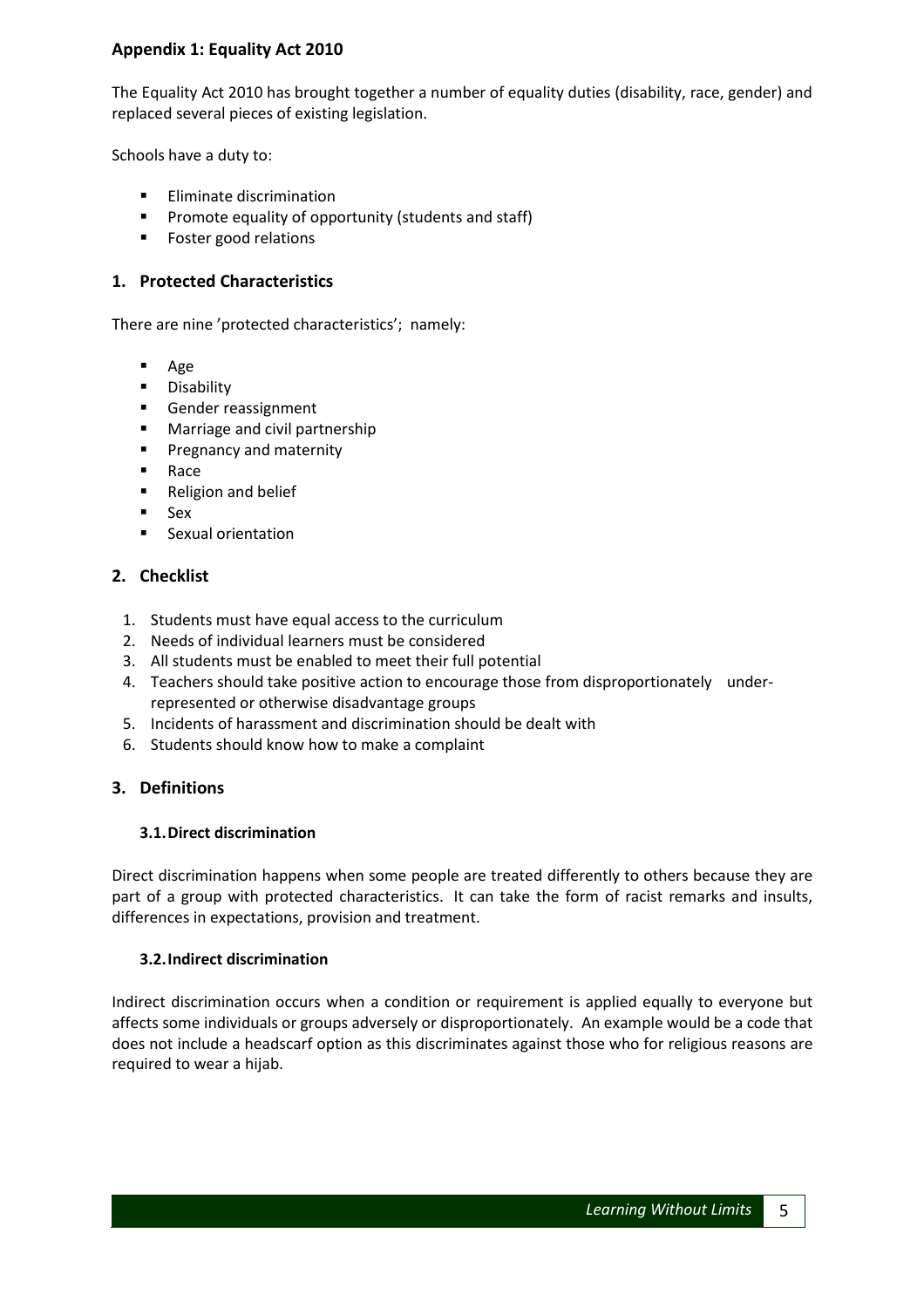#### **3.3.Positive discrimination**

Positive discrimination means that on occasions additional privileges, resources or staff time will be allocated to students in order to enable them to fully participate in the school. Positive actions might be identified and taken to support particular groups and individual. This might include targeted provision, resources and bespoke provision to benefit a disadvantaged student or group of students.

#### **3.4.Perceptive discrimination**

Discrimination based on a person's perceived characteristic.

#### **4. Harassment**

Harassment includes where a person (either a member of staff or a student):

- **URICAL SHEADER** Violates a person's dignity
- **EXP** Creates an intimidating, hostile, degrading, humiliating or offensive environment
- Whether behaviour can be defined as harassment or not depends on the perception of the person who feels they are being harassed

#### **5. Victimisation**

Victimisation includes when someone is treated less favourable because he or she has complained about discrimination or has supported someone else who has.

#### **6. Disability**

The Disability Discrimination Act 1995 defines a disabled person as someone who has a physical or mental impairment that has a substantial and long-term adverse effect on his or her ability to carry out normal day-to-day activities. The Equality Act 2010 does not change this definition of disability but does make it easier for some people to show that they are disabled.

#### **7. Reasonable adjustment**

Schools must take reasonable steps and make reasonable adjustments to ensure that disabled students, and prospective students who are disabled, are not placed at a disadvantage in comparison to those who are not disabled. This requirement covers:

- **Admission arrangements**
- **Educational provision**
- **•** Other provision made by the school
- **Exclusions**

The reasonable adjustments duty requires schools to think ahead, anticipate the barriers that disabled students may face and remove or minimise them before a disabled student is placed at a substantial disadvantage. The school is not required to do anything that is unreasonable or impracticable.

#### **8. Disability Equality**

The school must be able to demonstrate that it promotes equality of opportunity between disabled students and others, eliminates unlawful discrimination, eliminates harassment related to disability, promotes positive attitudes towards disabled students, encourages participation, and takes steps to meet disabled peoples' needs even if this requires more favourable treatment.